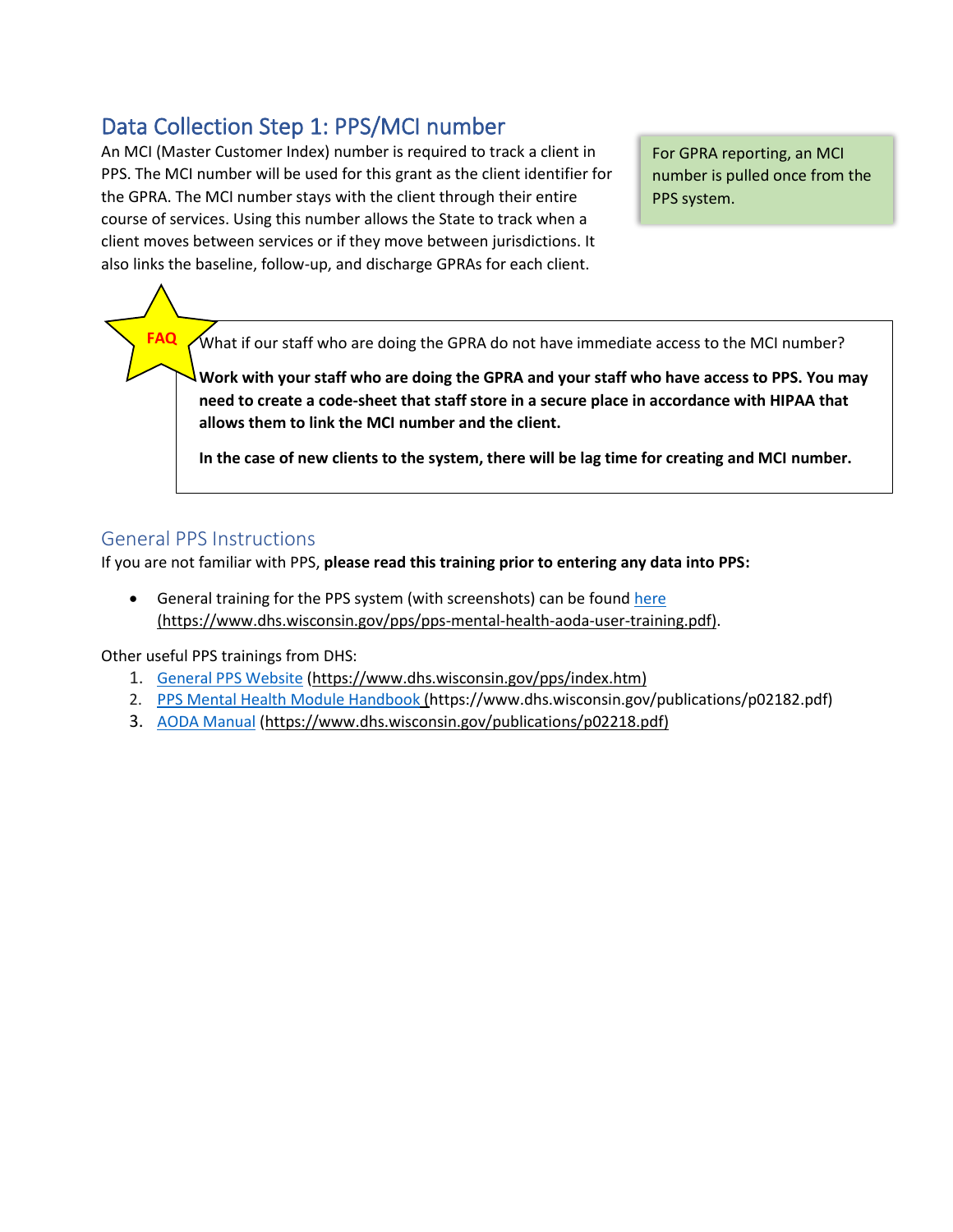## PPS Instructions – Finding the MCI Number

The steps below show how to find an MCI number through the online screens. If there are questions on how to pull an MCI number out of a batch XML extract, please reach out to **the Department of Health Services SOS Help Desk** Phone: 608-266-9198 Email: [dhssoshelp@dhs.wisconsin.gov](mailto:dhssoshelp@dhs.wisconsin.gov)

## **Step 1**: Log on to PPS

Select "Search" on the left-hand menu.

| <b>Program Participation</b>                                                                                                   | User ID: krifken User Name: K Rifken                                                                                                                                                                                  | 8<br>Help<br>Logout |
|--------------------------------------------------------------------------------------------------------------------------------|-----------------------------------------------------------------------------------------------------------------------------------------------------------------------------------------------------------------------|---------------------|
| <b>ACCEPTANCE</b><br><b>Navigation Menu</b><br>出<br><b>PPS Main Menu</b><br>PPS Home<br>$\rightarrow$ Search<br><b>凸</b> Inbox | <b>BB Search Criteria</b><br>*** AUTHORIZED USERS ONLY ***<br>The Program Participation System allows for three types of searches: 1) by Demographic Information, or 2) by MCI ID or 3) by Social Security<br>Number. | Reset               |
| Individuals<br><sup>6</sup> Basic Registration                                                                                 | Demographics Information (Full or partial First Name, full or partial Last Name and Birth Date are required)<br>First Name:                                                                                           |                     |
| <sup>6</sup> Individual Information<br>Work Management                                                                         | $\bullet$ Starts With $\bigcirc$ Exact<br>Last Name:<br>$\bullet$ Starts With $\bigcirc$ Exact                                                                                                                        |                     |
| Financial Reporting<br><b>凸 LEA Notification</b><br>Referral Management                                                        | Birth Date:<br>MM /DD / YYYY<br>Go                                                                                                                                                                                    |                     |
| <sup>63</sup> Workload Management<br><sup>4</sup> Wait List Management                                                         | <b>OR</b>                                                                                                                                                                                                             |                     |
| Reports<br>Reports List                                                                                                        | <b>MCI</b><br>MCI ID:<br>Go                                                                                                                                                                                           |                     |
| System Administration<br>Agency Administration                                                                                 | OR                                                                                                                                                                                                                    |                     |
|                                                                                                                                | <b>Identification Number</b><br>SSN:<br>Go                                                                                                                                                                            |                     |
|                                                                                                                                |                                                                                                                                                                                                                       |                     |

**Step 2**: Input your client's information into one of the three types of searches.

| <b>Program Participation</b><br><b>System</b>   | User ID: krifken              | User Name: K Rifken                                                                                          |                                      | 6<br>Help<br>Logout                                                                                                                          |  |  |
|-------------------------------------------------|-------------------------------|--------------------------------------------------------------------------------------------------------------|--------------------------------------|----------------------------------------------------------------------------------------------------------------------------------------------|--|--|
| <b>ACCEPTANCE</b>                               |                               |                                                                                                              |                                      |                                                                                                                                              |  |  |
| <b>Navigation Menu</b><br>出                     | <b>图 Search Criteria</b>      |                                                                                                              |                                      | Reset                                                                                                                                        |  |  |
| <b>PPS Main Menu</b>                            | *** AUTHORIZED USERS ONLY *** |                                                                                                              |                                      |                                                                                                                                              |  |  |
| PPS Home                                        |                               |                                                                                                              |                                      |                                                                                                                                              |  |  |
| $\rightarrow$ Search                            | Number.                       |                                                                                                              |                                      | The Program Participation System allows for three types of searches: 1) by Demographic Information, or 2) by MCI ID or 3) by Social Security |  |  |
| <b>凸</b> Inbox                                  |                               |                                                                                                              |                                      |                                                                                                                                              |  |  |
| <b>Individuals</b>                              |                               | Demographics Information (Full or partial First Name, full or partial Last Name and Birth Date are required) |                                      |                                                                                                                                              |  |  |
| <sup>6</sup> Basic Registration                 | First Name:                   |                                                                                                              |                                      |                                                                                                                                              |  |  |
| <b>合</b> Individual Information                 |                               | Seamus                                                                                                       | $\odot$ Starts With $\bigcirc$ Exact |                                                                                                                                              |  |  |
| <b>Work Management</b>                          | Last Name:                    | Finnegan                                                                                                     | $\odot$ Starts With $\bigcirc$ Exact |                                                                                                                                              |  |  |
| Financial Reporting<br><b>自LEA</b> Notification | Birth Date:                   | 04 /01 / 1980 3                                                                                              |                                      | Go                                                                                                                                           |  |  |
| Referral Management                             |                               |                                                                                                              |                                      |                                                                                                                                              |  |  |
| <sup>8</sup> Workload Management                | <b>OR</b>                     |                                                                                                              |                                      |                                                                                                                                              |  |  |
| <sup>4</sup> Wait List Management               | <b>MCI</b>                    |                                                                                                              |                                      |                                                                                                                                              |  |  |
| <b>Reports</b>                                  | MCLID:                        |                                                                                                              |                                      |                                                                                                                                              |  |  |
| <sup>69</sup> Reports List                      |                               |                                                                                                              | Go                                   |                                                                                                                                              |  |  |
| System Administration                           |                               |                                                                                                              |                                      |                                                                                                                                              |  |  |
| Agency Administration                           | <b>OR</b>                     |                                                                                                              |                                      |                                                                                                                                              |  |  |
|                                                 | <b>Identification Number</b>  |                                                                                                              |                                      |                                                                                                                                              |  |  |
|                                                 | SSN:                          |                                                                                                              | Go                                   |                                                                                                                                              |  |  |
|                                                 |                               |                                                                                                              |                                      |                                                                                                                                              |  |  |
|                                                 |                               |                                                                                                              |                                      |                                                                                                                                              |  |  |
|                                                 |                               |                                                                                                              |                                      |                                                                                                                                              |  |  |

If your client has been registered before, you will see a window like what is below. There are two ways to find the MCI number: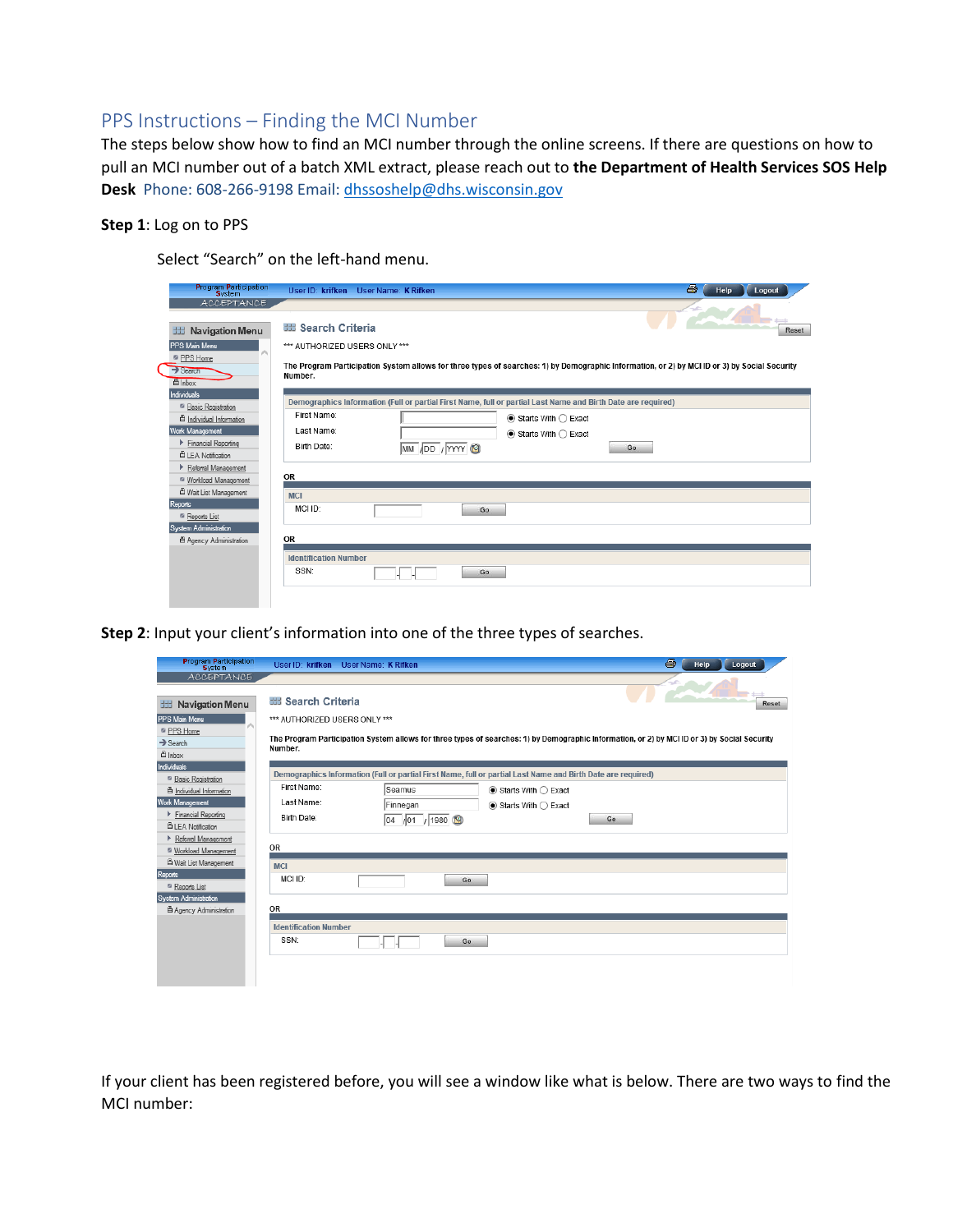1. If in the individual is on Medicaid. You can select the "This individual is currently on Medicaid". This will prompt the system to show the MCI number to the right.

| Program Participation                                                                                                                                                                                                                                                     | User ID: krifken                                                                            | User Name: K Rifken                                                                |                   |                                         |                 | 全                                                 | Help                    | Logout                                                     |
|---------------------------------------------------------------------------------------------------------------------------------------------------------------------------------------------------------------------------------------------------------------------------|---------------------------------------------------------------------------------------------|------------------------------------------------------------------------------------|-------------------|-----------------------------------------|-----------------|---------------------------------------------------|-------------------------|------------------------------------------------------------|
| <b>ACCEPTANCE</b><br><b>Hill Navigation Menu</b>                                                                                                                                                                                                                          | <b>But Individual Summary</b>                                                               |                                                                                    |                   |                                         |                 |                                                   | Cancel                  | Reset                                                      |
| PPS Main Menu<br>PPS Home<br><sup>8</sup> Search<br>合 Inbox                                                                                                                                                                                                               | <b>Basic Information</b><br>Title:<br>*First Name:                                          | $\checkmark$<br>Seamus                                                             | Middle Name:      |                                         |                 | *Last Name: Finnegan                              |                         |                                                            |
| ndividuals.<br><sup>8</sup> Basic Registration<br>Individual Information<br>> Individual Summary<br><sup>6</sup> Birth to 3 Reporting<br><sup>6</sup> Correspondence<br><b>凸 Service Reporting</b><br>Vork Management<br>Financial Reporting<br><b>凸 LEA Notification</b> | Suffix:<br>*Gender:<br>*Birth Date:<br>SSN:<br>This individual is<br>currently on Medicaid: | $\checkmark$<br>Male<br>$\checkmark$<br>/ 1980 图<br>104<br>101<br>▽<br>#6206186661 |                   | <b>SSN Verification: Unverified SSN</b> |                 | Last Updated Date: 01/16/2019<br>Last Updated By: | <b>Rifken Katharine</b> | Save                                                       |
| Referral Management<br><sup>6</sup> Workload Management                                                                                                                                                                                                                   | <b>Mental Health Program Participation Information</b>                                      |                                                                                    |                   |                                         |                 |                                                   |                         | $+$ Add                                                    |
| <sup>4</sup> Wait List Management<br>Reports                                                                                                                                                                                                                              | <b>Responsible Agency</b>                                                                   | Program                                                                            |                   | Start<br>Date                           | <b>End Date</b> | <b>Disenrollment Reason</b>                       | View/Edit               | State<br>Decision                                          |
| Reports List<br><b>System Administration</b>                                                                                                                                                                                                                              | There are no enrollments in your agency at this time                                        |                                                                                    |                   |                                         |                 |                                                   |                         |                                                            |
| Agency Administration                                                                                                                                                                                                                                                     | Enisode Type:<br><b>MH/AODA Episode Reporting Information</b><br><b>AODA</b><br>$\check{~}$ |                                                                                    |                   |                                         |                 |                                                   | $+$ Add                 |                                                            |
|                                                                                                                                                                                                                                                                           | <b>Responsible Agency</b>                                                                   | <b>Episode Type</b>                                                                | <b>Start Date</b> | <b>End Date</b>                         |                 | Navigation                                        |                         | Download                                                   |
|                                                                                                                                                                                                                                                                           | UAT mh aoda core                                                                            | <b>AODA</b>                                                                        | 01/01/2018        |                                         |                 | Consumer Profile<br>✓                             | Go                      | $\overline{\mathbb{R}}$<br><i><u><b>I</b></u></i> Previous |
|                                                                                                                                                                                                                                                                           |                                                                                             |                                                                                    |                   |                                         |                 |                                                   |                         |                                                            |

2. Opening an episode. If there is an episode present, you can select "Consumer Profile" as seen circled above. You will be taken to the episode screen. At the top of the page you will see the MCI number. If there is no episode present, you can create an episode. The same MCI number will appear at the top of the page. The "cancel" box and "return" button can then be selected to go back to the previous screen.

| <b>Program Participation</b><br><b>S</b> /stem                    | User ID: krifken                     | User Name: K Rifken           |                        | a,<br>Help                      | Logout          |
|-------------------------------------------------------------------|--------------------------------------|-------------------------------|------------------------|---------------------------------|-----------------|
| ACCEPTANCE                                                        | Client: Finnegan Seamus 38M          |                               | MCI#: 6206186661       |                                 |                 |
| <b>Navigation Menu</b><br>出                                       | <b>EB AODA Consumer Profile</b>      |                               |                        |                                 | Reset<br>Cancel |
| PPS Main Menu                                                     | <b>Worker and County Information</b> |                               |                        |                                 |                 |
| PPS Home<br>Search                                                | Local Worker ID:                     |                               | * Brief Service:       | ○ Yes ◉ No                      |                 |
| 合 Inbox                                                           | Local Family ID:                     |                               | * Co-Dependent Exist?: | $\bigcirc$ Yes $\circledast$ No |                 |
| ndividuals<br><sup>6</sup> Basic Registration                     | Local Client ID:                     |                               | Special Project:       |                                 | $\checkmark$    |
| Individual Information                                            | * Agency of Responsibility:          | 266 - Test Buffalo County HSD |                        |                                 | $\checkmark$    |
| <sup>69</sup> Individual Summary<br><b>凸 Birth to 3 Reporting</b> |                                      |                               |                        |                                 |                 |
| <sup>12</sup> Correspondence                                      | <b>Referral Information</b>          |                               |                        |                                 |                 |
| ▼ Service Reporting<br><b>自 Core Services</b>                     | Episode Start Date:                  | 2018<br>101                   | Episode End Date:      | MM JDD JYYYY                    |                 |